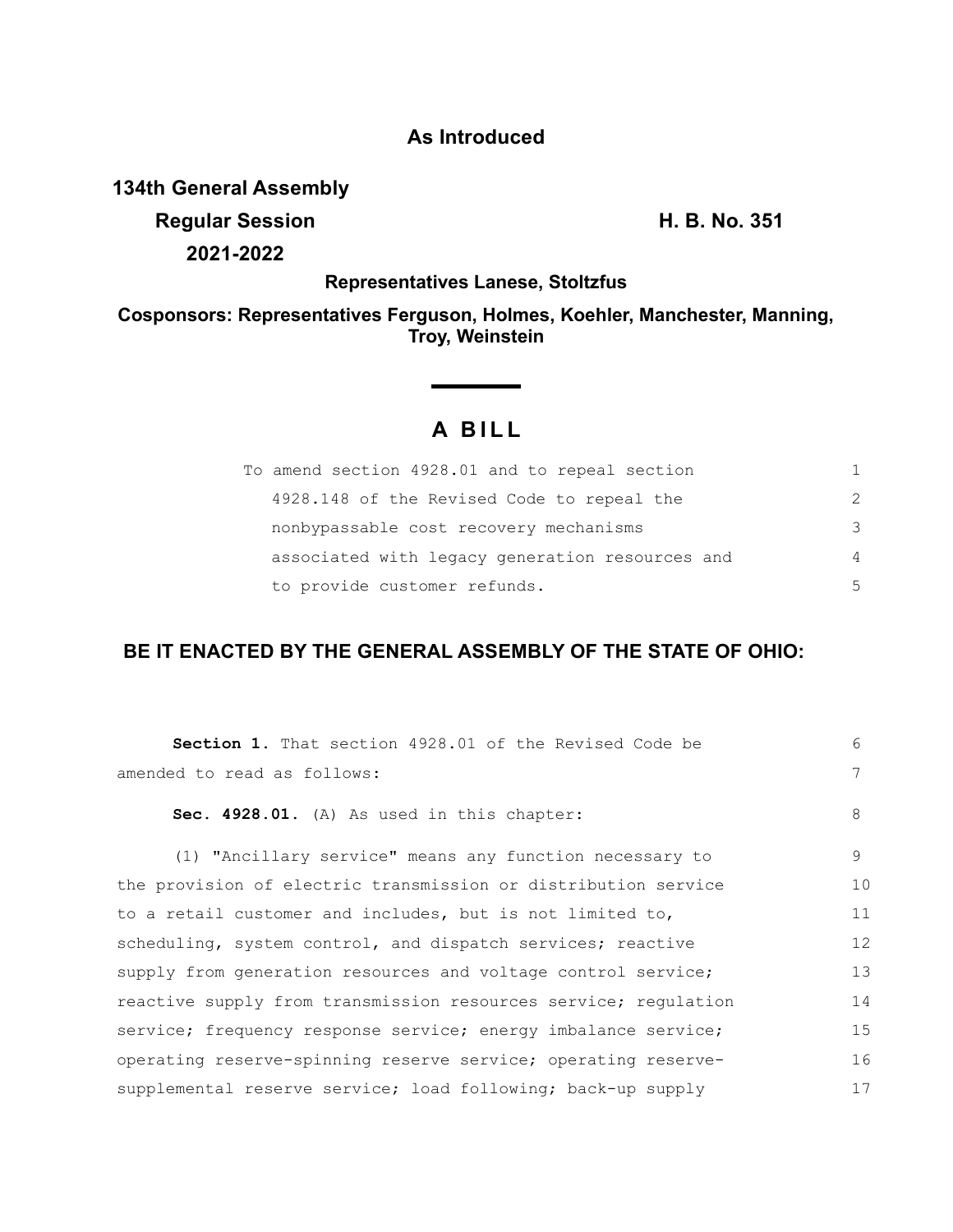service; real-power loss replacement service; dynamic scheduling; system black start capability; and network stability service. 18 19 20

(2) "Billing and collection agent" means a fully independent agent, not affiliated with or otherwise controlled by an electric utility, electric services company, electric cooperative, or governmental aggregator subject to certification under section 4928.08 of the Revised Code, to the extent that the agent is under contract with such utility, company, cooperative, or aggregator solely to provide billing and collection for retail electric service on behalf of the utility company, cooperative, or aggregator. 21 22 23  $24$ 25 26 27 28 29

(3) "Certified territory" means the certified territory established for an electric supplier under sections 4933.81 to 4933.90 of the Revised Code.

(4) "Competitive retail electric service" means a component of retail electric service that is competitive as provided under division (B) of this section. 33 34 35

(5) "Electric cooperative" means a not-for-profit electric light company that both is or has been financed in whole or in part under the "Rural Electrification Act of 1936," 49 Stat. 1363, 7 U.S.C. 901, and owns or operates facilities in this state to generate, transmit, or distribute electricity, or a not-for-profit successor of such company.

(6) "Electric distribution utility" means an electric utility that supplies at least retail electric distribution service. 42 43 44

(7) "Electric light company" has the same meaning as in section 4905.03 of the Revised Code and includes an electric 45 46

30 31 32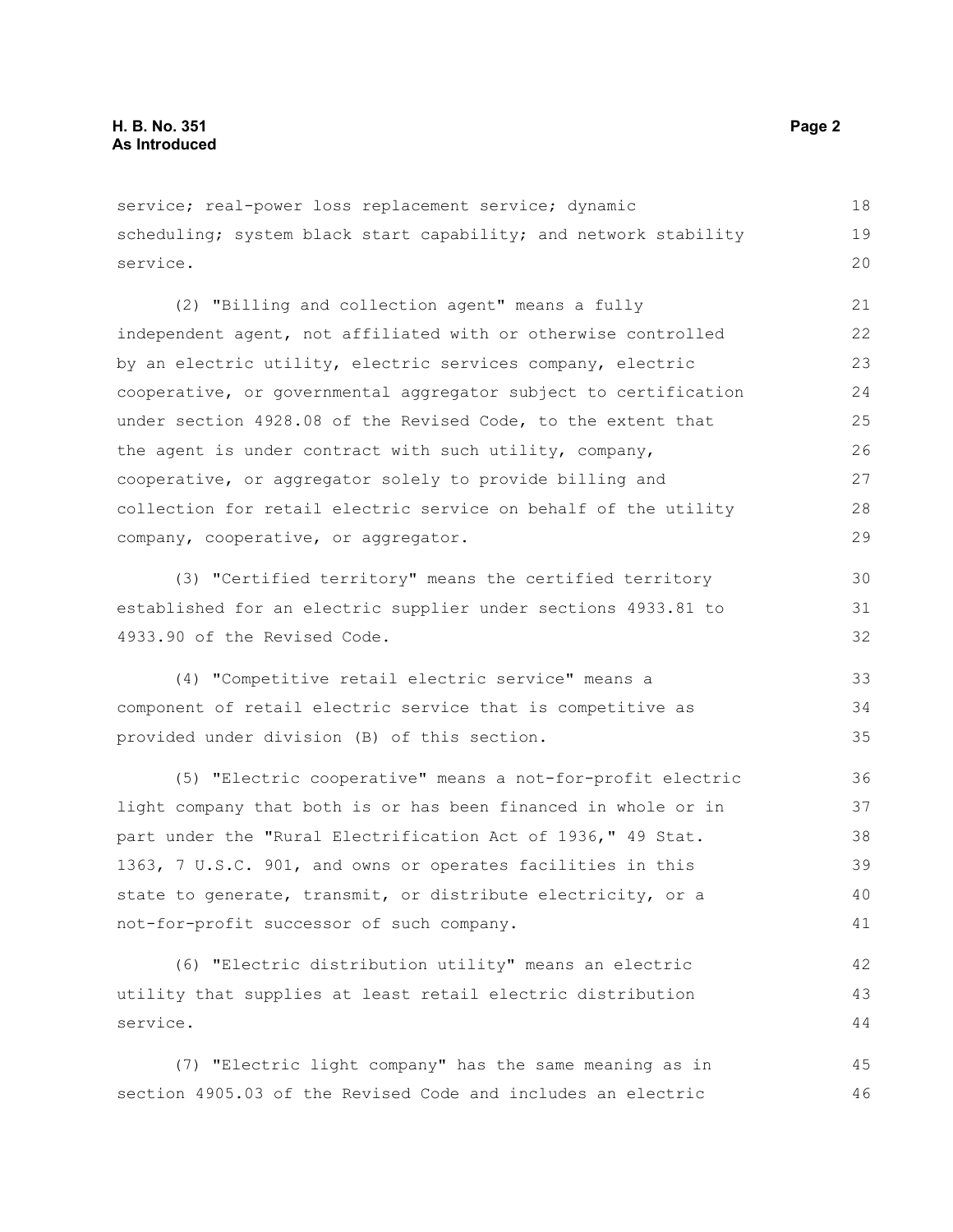#### **H. B. No. 351 Page 3 As Introduced**

services company, but excludes any self-generator to the extent that it consumes electricity it so produces, sells that electricity for resale, or obtains electricity from a generating facility it hosts on its premises. (8) "Electric load center" has the same meaning as in section 4933.81 of the Revised Code. (9) "Electric services company" means an electric light company that is engaged on a for-profit or not-for-profit basis in the business of supplying or arranging for the supply of only a competitive retail electric service in this state. "Electric services company" includes a power marketer, power broker, aggregator, or independent power producer but excludes an electric cooperative, municipal electric utility, governmental aggregator, or billing and collection agent. (10) "Electric supplier" has the same meaning as in section 4933.81 of the Revised Code. 47 48 49 50 51 52 53 54 55 56 57 58 59 60 61 62

(11) "Electric utility" means an electric light company that has a certified territory and is engaged on a for-profit basis either in the business of supplying a noncompetitive retail electric service in this state or in the businesses of supplying both a noncompetitive and a competitive retail electric service in this state. "Electric utility" excludes a municipal electric utility or a billing and collection agent. 63 64 65 66 67 68 69

(12) "Firm electric service" means electric service other than nonfirm electric service.

(13) "Governmental aggregator" means a legislative authority of a municipal corporation, a board of township trustees, or a board of county commissioners acting as an aggregator for the provision of a competitive retail electric 72 73 74 75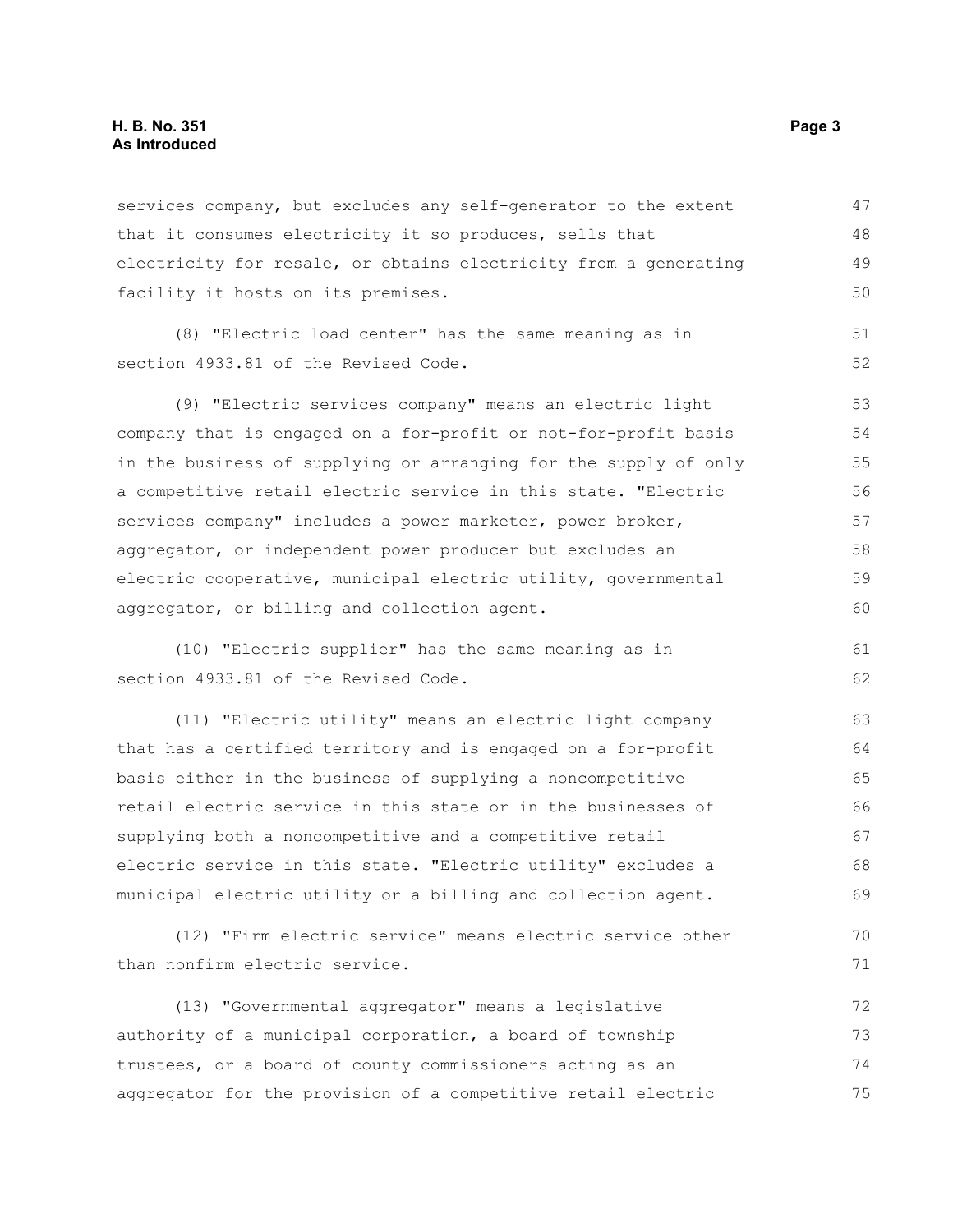service under authority conferred under section 4928.20 of the Revised Code.

(14) A person acts "knowingly," regardless of the person's purpose, when the person is aware that the person's conduct will probably cause a certain result or will probably be of a certain nature. A person has knowledge of circumstances when the person is aware that such circumstances probably exist. 78 79 80 81 82

(15) "Level of funding for low-income customer energy efficiency programs provided through electric utility rates" means the level of funds specifically included in an electric utility's rates on October 5, 1999, pursuant to an order of the public utilities commission issued under Chapter 4905. or 4909. of the Revised Code and in effect on October 4, 1999, for the purpose of improving the energy efficiency of housing for the utility's low-income customers. The term excludes the level of any such funds committed to a specific nonprofit organization or organizations pursuant to a stipulation or contract. 83 84 85 86 87 88 89 90 91 92

(16) "Low-income customer assistance programs" means the percentage of income payment plan program, the home energy assistance program, the home weatherization assistance program, and the targeted energy efficiency and weatherization program. 93 94 95 96

(17) "Market development period" for an electric utility means the period of time beginning on the starting date of competitive retail electric service and ending on the applicable date for that utility as specified in section 4928.40 of the Revised Code, irrespective of whether the utility applies to receive transition revenues under this chapter. 97 98 99 100 101 102

(18) "Market power" means the ability to impose on customers a sustained price for a product or service above the 103 104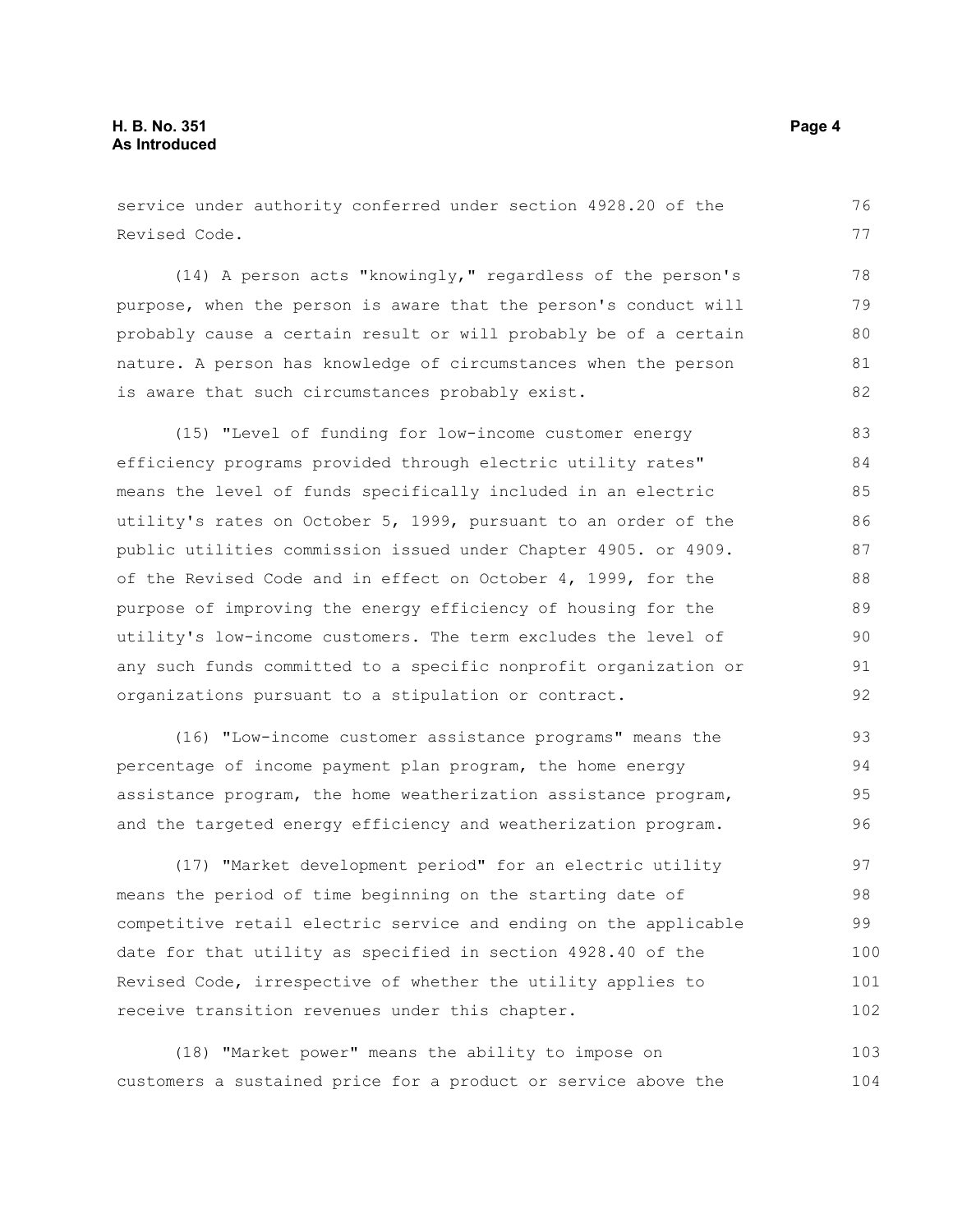price that would prevail in a competitive market. (19) "Mercantile customer" means a commercial or industrial customer if the electricity consumed is for nonresidential use and the customer consumes more than seven hundred thousand kilowatt hours per year or is part of a national account involving multiple facilities in one or more states. (20) "Municipal electric utility" means a municipal corporation that owns or operates facilities to generate, transmit, or distribute electricity. (21) "Noncompetitive retail electric service" means a component of retail electric service that is noncompetitive as provided under division (B) of this section. (22) "Nonfirm electric service" means electric service provided pursuant to a schedule filed under section 4905.30 of the Revised Code or pursuant to an arrangement under section 4905.31 of the Revised Code, which schedule or arrangement includes conditions that may require the customer to curtail or 105 106 107 108 109 110 111 112 113 114 115 116 117 118 119 120 121 122

interrupt electric usage during nonemergency circumstances upon

(23) "Percentage of income payment plan arrears" means

(24) "Person" has the same meaning as in section 1.59 of

(25) "Advanced energy project" means any technologies, products, activities, or management practices or strategies that

facilitate the generation or use of electricity or energy and that reduce or support the reduction of energy consumption or

funds eligible for collection through the percentage of income

payment plan rider, but uncollected as of July 1, 2000.

notification by an electric utility.

the Revised Code.

123 124

125 126 127

128 129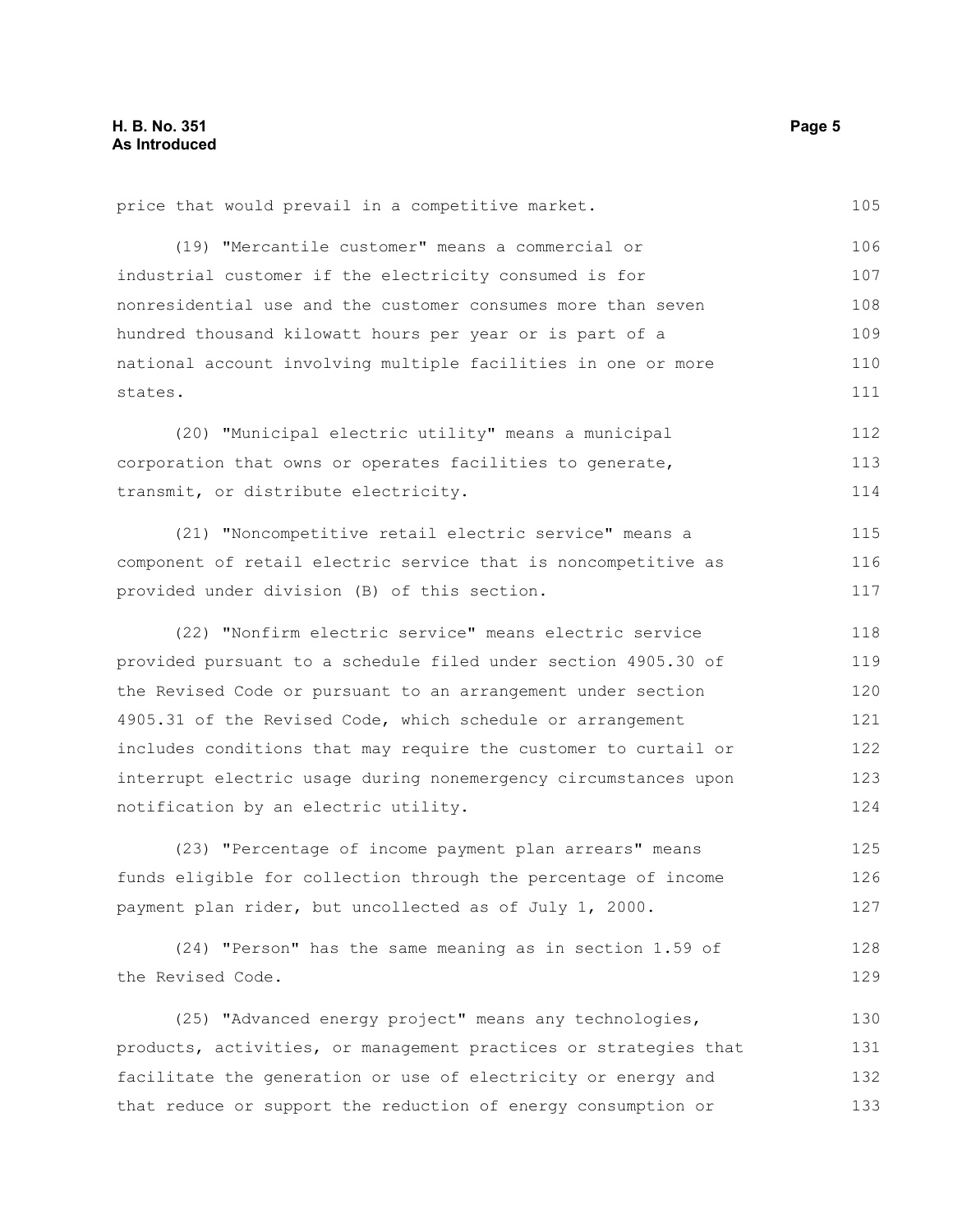support the production of clean, renewable energy for industrial, distribution, commercial, institutional, governmental, research, not-for-profit, or residential energy users, including, but not limited to, advanced energy resources and renewable energy resources. "Advanced energy project" also includes any project described in division (A), (B), or (C) of section 4928.621 of the Revised Code. 134 135 136 137 138 139 140

(26) "Regulatory assets" means the unamortized net regulatory assets that are capitalized or deferred on the regulatory books of the electric utility, pursuant to an order or practice of the public utilities commission or pursuant to generally accepted accounting principles as a result of a prior commission rate-making decision, and that would otherwise have been charged to expense as incurred or would not have been capitalized or otherwise deferred for future regulatory consideration absent commission action. "Regulatory assets" includes, but is not limited to, all deferred demand-side management costs; all deferred percentage of income payment plan arrears; post-in-service capitalized charges and assets recognized in connection with statement of financial accounting standards no. 109 (receivables from customers for income taxes); future nuclear decommissioning costs and fuel disposal costs as those costs have been determined by the commission in the electric utility's most recent rate or accounting application proceeding addressing such costs; the undepreciated costs of safety and radiation control equipment on nuclear generating plants owned or leased by an electric utility; and fuel costs currently deferred pursuant to the terms of one or more settlement agreements approved by the commission. 141 142 143 144 145 146 147 148 149 150 151 152 153 154 155 156 157 158 159 160 161 162

(27) "Retail electric service" means any service involved in supplying or arranging for the supply of electricity to 163 164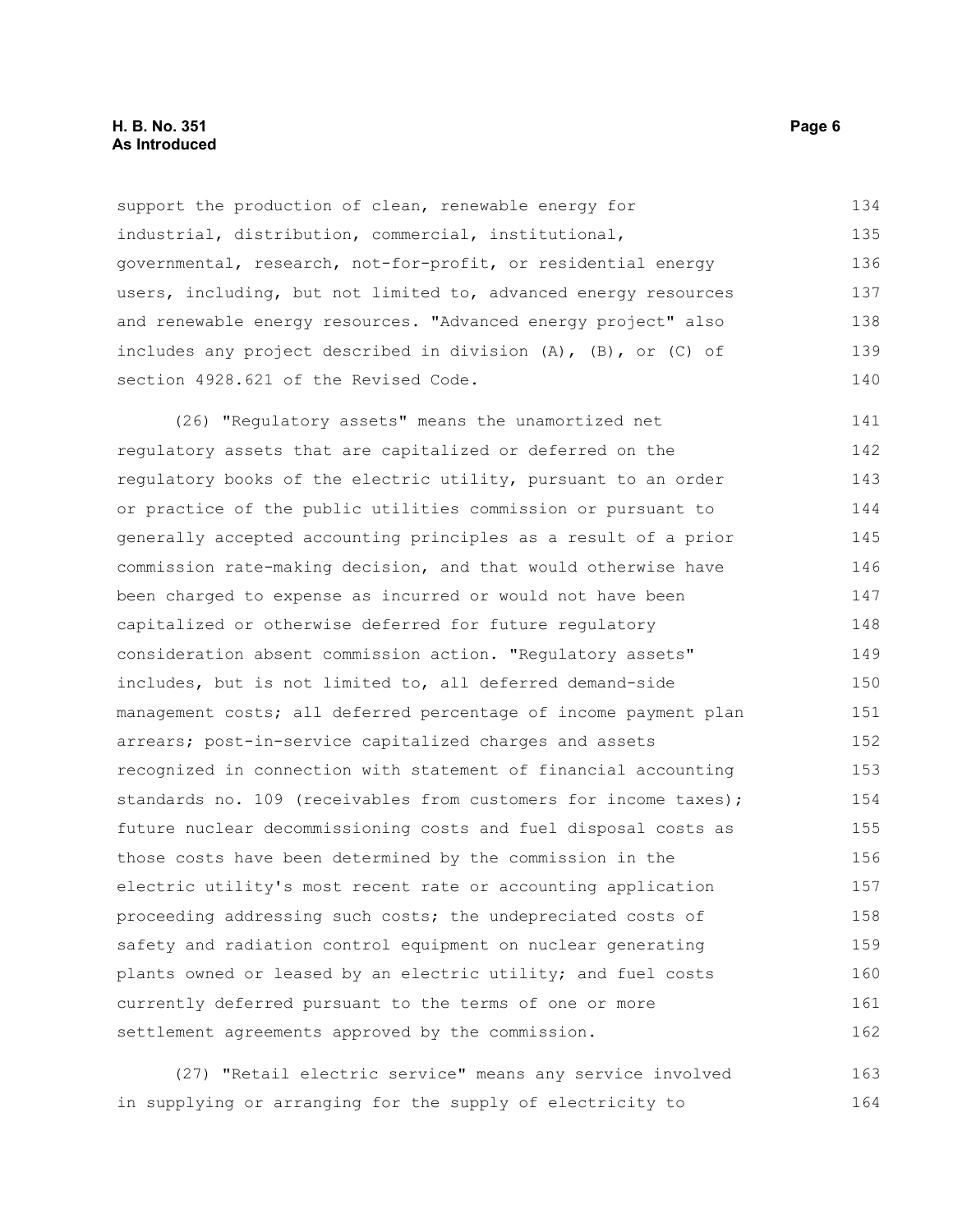ultimate consumers in this state, from the point of generation to the point of consumption. For the purposes of this chapter, retail electric service includes one or more of the following "service components": generation service, aggregation service, power marketing service, power brokerage service, transmission service, distribution service, ancillary service, metering service, and billing and collection service. (28) "Starting date of competitive retail electric service" means January 1, 2001. (29) "Customer-generator" means a user of a net metering system. (30) "Net metering" means measuring the difference in an applicable billing period between the electricity supplied by an electric service provider and the electricity generated by a customer-generator that is fed back to the electric service provider. (31) "Net metering system" means a facility for the production of electrical energy that does all of the following: (a) Uses as its fuel either solar, wind, biomass, landfill gas, or hydropower, or uses a microturbine or a fuel cell; (b) Is located on a customer-generator's premises; (c) Operates in parallel with the electric utility's transmission and distribution facilities; (d) Is intended primarily to offset part or all of the customer-generator's requirements for electricity. For an industrial customer-generator with a net metering system that has a capacity of less than twenty megawatts and uses wind as 165 166 167 168 169 170 171 172 173 174 175 176 177 178 179 180 181 182 183 184 185 186 187 188 189 190 191

192

energy, this means the net metering system was sized so as to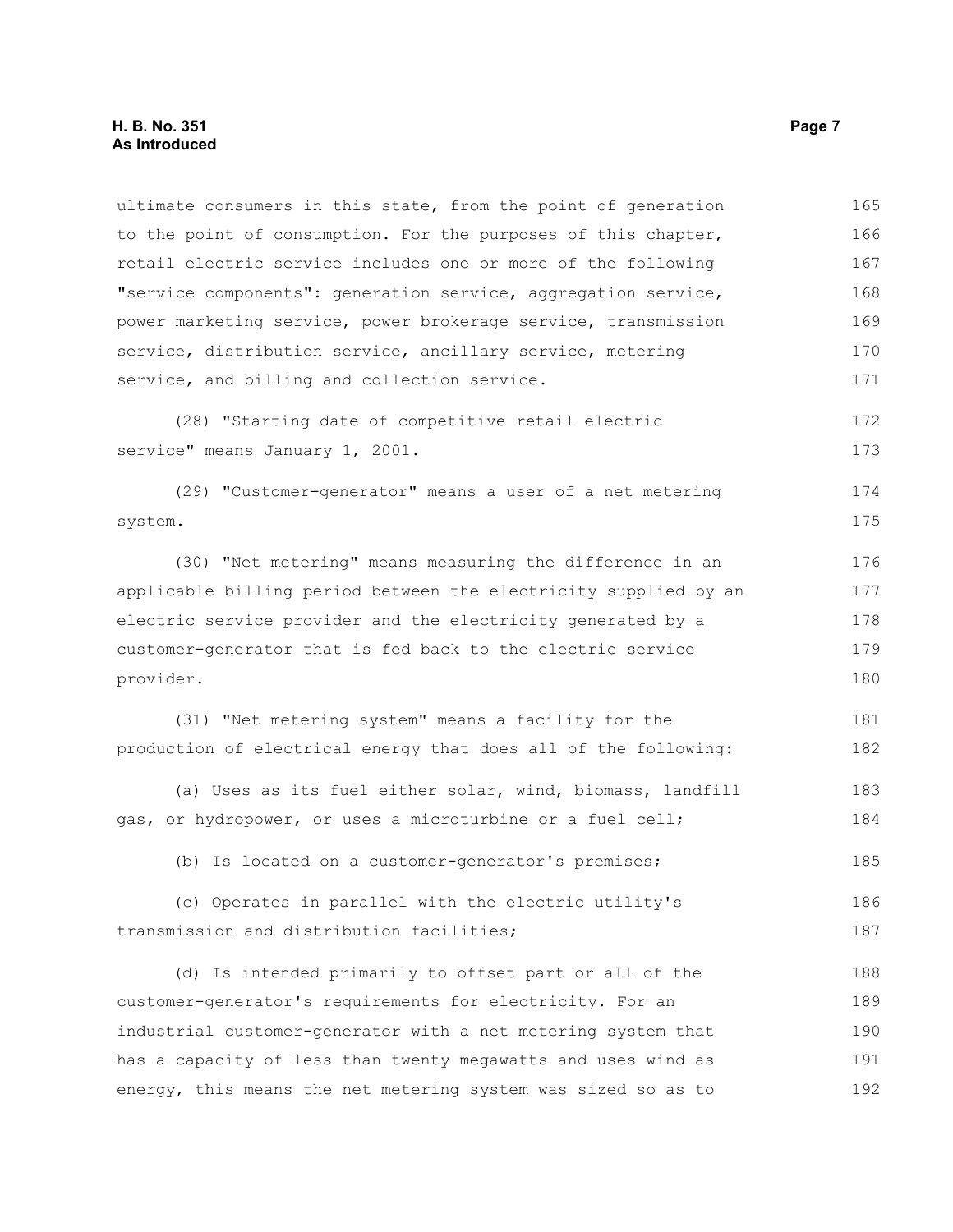not exceed one hundred per cent of the customer-generator's annual requirements for electric energy at the time of interconnection. (32) "Self-generator" means an entity in this state that owns or hosts on its premises an electric generation facility that produces electricity primarily for the owner's consumption and that may provide any such excess electricity to another entity, whether the facility is installed or operated by the owner or by an agent under a contract. (33) "Rate plan" means the standard service offer in effect on the effective date of the amendment of this section by S.B. 221 of the 127th general assembly, July 31, 2008. (34) "Advanced energy resource" means any of the following: (a) Any method or any modification or replacement of any property, process, device, structure, or equipment that increases the generation output of an electric generating facility to the extent such efficiency is achieved without additional carbon dioxide emissions by that facility; (b) Any distributed generation system consisting of customer cogeneration technology; (c) Clean coal technology that includes a carbon-based product that is chemically altered before combustion to demonstrate a reduction, as expressed as ash, in emissions of nitrous oxide, mercury, arsenic, chlorine, sulfur dioxide, or sulfur trioxide in accordance with the American society of testing and materials standard D1757A or a reduction of metal oxide emissions in accordance with standard D5142 of that society, or clean coal technology that includes the design 194 195 196 197 198 199 200 201 202 203 204 205 206 207 208 209 210 211 212 213 214 215 216 217 218 219 220 221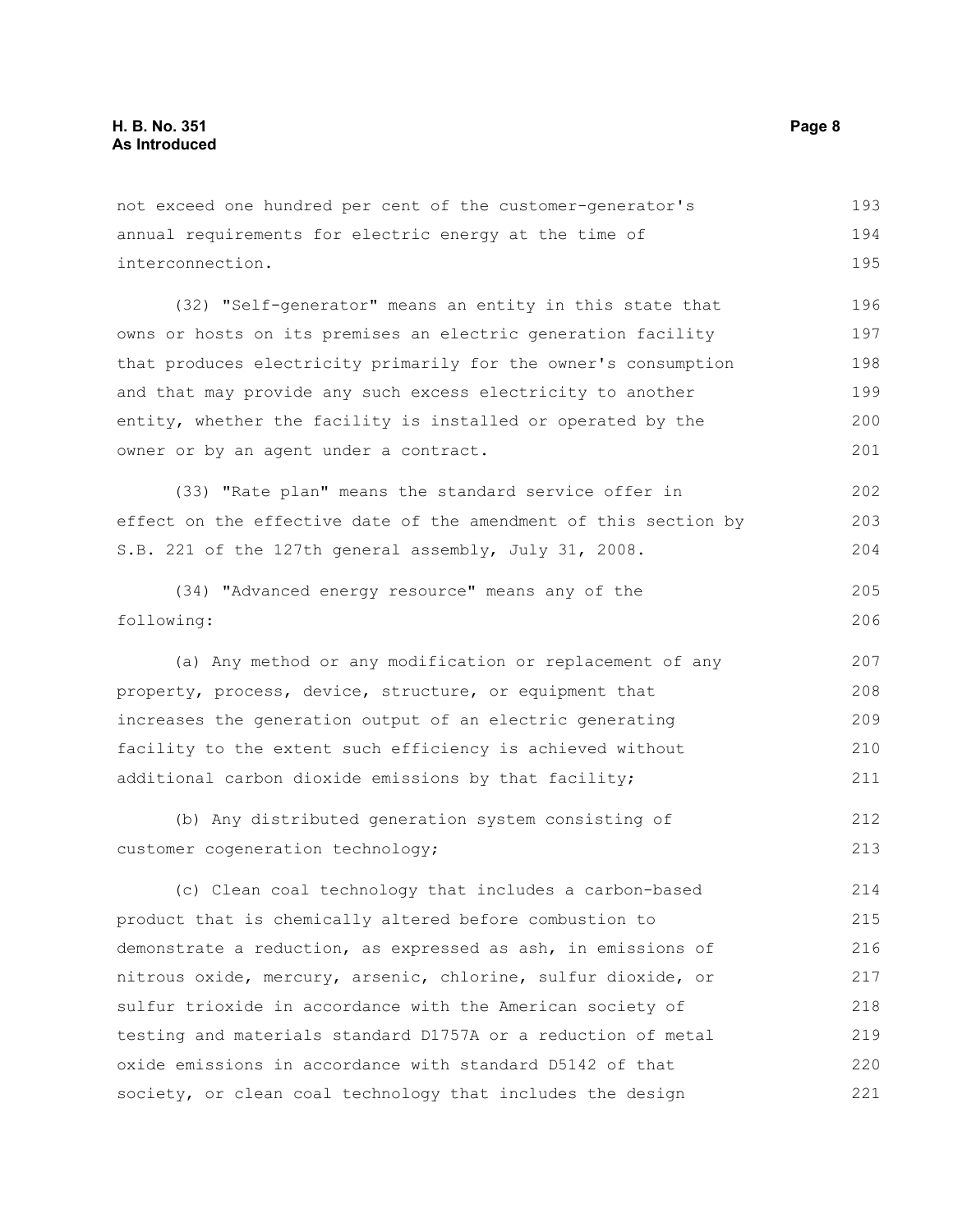#### **H. B. No. 351 Page 9 As Introduced**

capability to control or prevent the emission of carbon dioxide, which design capability the commission shall adopt by rule and shall be based on economically feasible best available technology or, in the absence of a determined best available technology, shall be of the highest level of economically feasible design capability for which there exists generally accepted scientific opinion; 222 223 224 225 226 227 228

(d) Advanced nuclear energy technology consisting of generation III technology as defined by the nuclear regulatory commission; other, later technology; or significant improvements to existing facilities; 229 230 231 232

(e) Any fuel cell used in the generation of electricity, including, but not limited to, a proton exchange membrane fuel cell, phosphoric acid fuel cell, molten carbonate fuel cell, or solid oxide fuel cell;

(f) Advanced solid waste or construction and demolition debris conversion technology, including, but not limited to, advanced stoker technology, and advanced fluidized bed gasification technology, that results in measurable greenhouse gas emissions reductions as calculated pursuant to the United States environmental protection agency's waste reduction model (WARM); 237 238 239 240 241 242 243

(g) Demand-side management and any energy efficiency improvement;

(h) Any new, retrofitted, refueled, or repowered generating facility located in Ohio, including a simple or combined-cycle natural gas generating facility or a generating facility that uses biomass, coal, modular nuclear, or any other fuel as its input; 246 247 248 249 250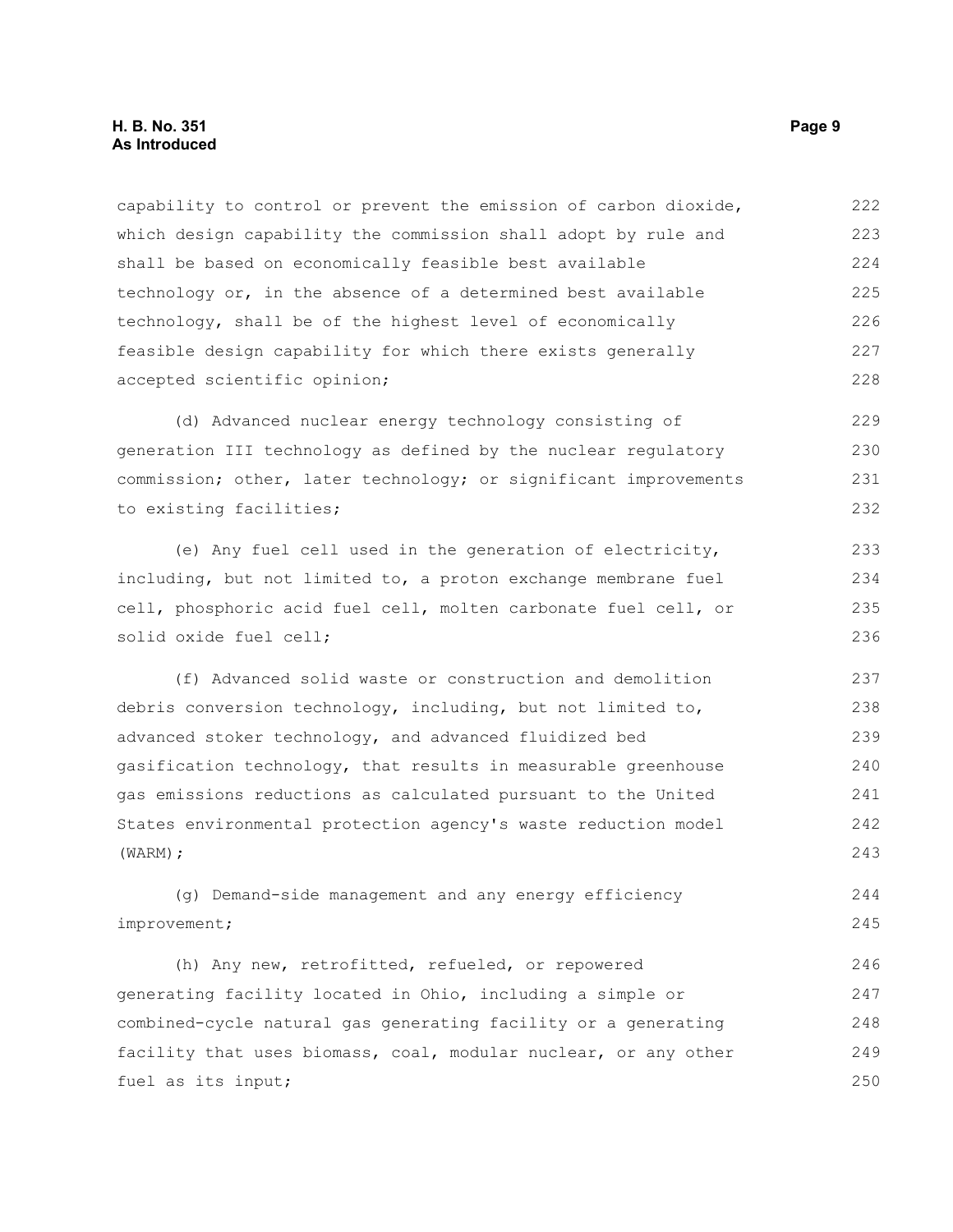(i) Any uprated capacity of an existing electric generating facility if the uprated capacity results from the deployment of advanced technology. "Advanced energy resource" does not include a waste energy recovery system that is, or has been, included in an energy efficiency program of an electric distribution utility pursuant to requirements under section 4928.66 of the Revised Code. (35) "Air contaminant source" has the same meaning as in section 3704.01 of the Revised Code. (36) "Cogeneration technology" means technology that produces electricity and useful thermal output simultaneously. (37)(a) "Renewable energy resource" means any of the following: (i) Solar photovoltaic or solar thermal energy; (ii) Wind energy; (iii) Power produced by a hydroelectric facility; (iv) Power produced by a small hydroelectric facility, which is a facility that operates, or is rated to operate, at an aggregate capacity of less than six megawatts; (v) Power produced by a run-of-the-river hydroelectric facility placed in service on or after January 1, 1980, that is located within this state, relies upon the Ohio river, and operates, or is rated to operate, at an aggregate capacity of forty or more megawatts; (vi) Geothermal energy; (vii) Fuel derived from solid wastes, as defined in section 3734.01 of the Revised Code, through fractionation, 251 252 253 254 255 256 257 258 259 260 261 262 263 264 265 266 267 268 269 270 271 272 273 274 275 276 277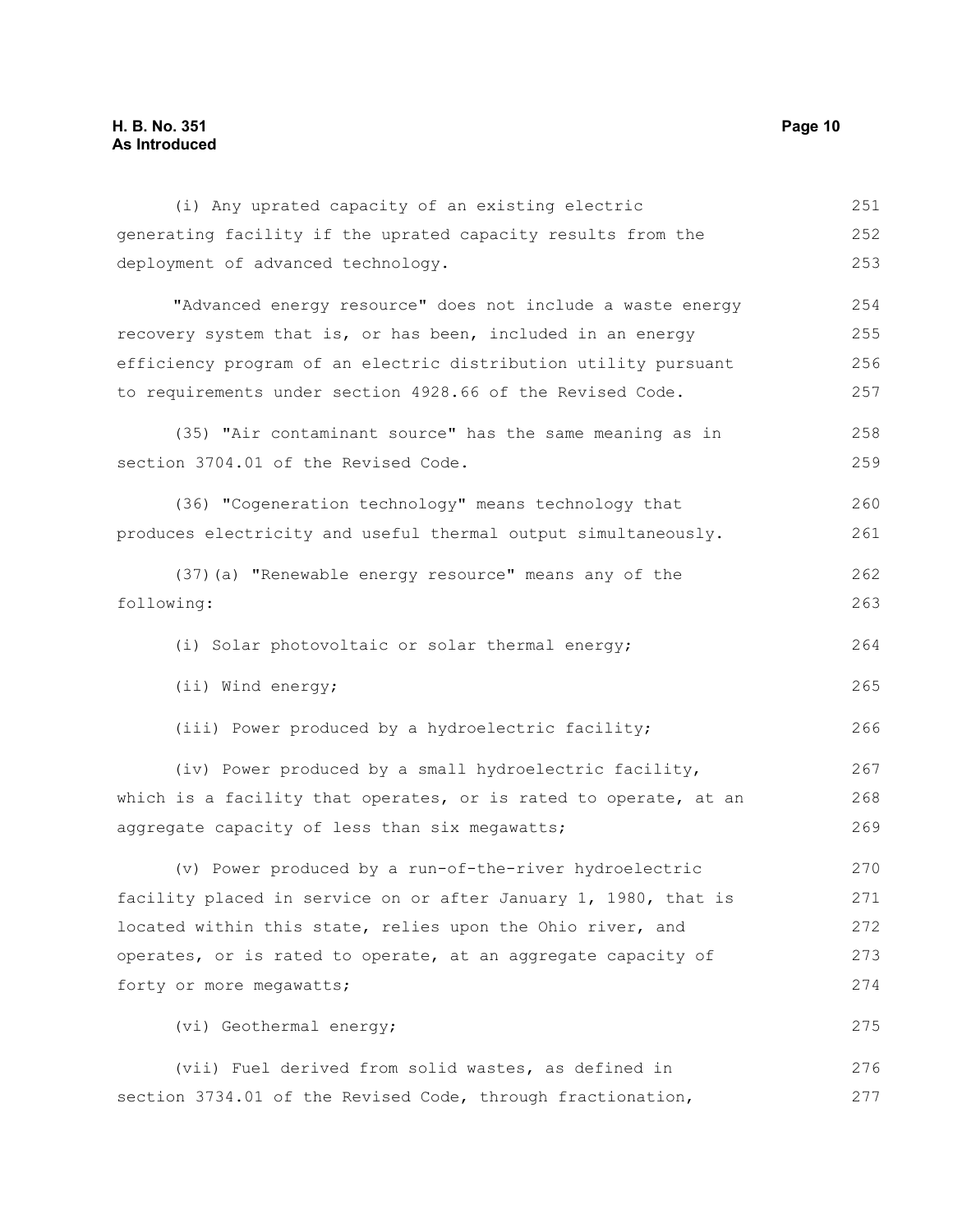(viii) Biomass energy;

principally involve combustion;

(ix) Energy produced by cogeneration technology that is placed into service on or before December 31, 2015, and for which more than ninety per cent of the total annual energy input is from combustion of a waste or byproduct gas from an air contaminant source in this state, which source has been in operation since on or before January 1, 1985, provided that the cogeneration technology is a part of a facility located in a county having a population of more than three hundred sixty-five thousand but less than three hundred seventy thousand according to the most recent federal decennial census; 281 282 283 284 285 286 287 288 289 290

(x) Biologically derived methane gas;

(xi) Heat captured from a generator of electricity, boiler, or heat exchanger fueled by biologically derived methane gas; 292 293 294

(xii) Energy derived from nontreated by-products of the pulping process or wood manufacturing process, including bark, wood chips, sawdust, and lignin in spent pulping liquors.

"Renewable energy resource" includes, but is not limited to, any fuel cell used in the generation of electricity, including, but not limited to, a proton exchange membrane fuel cell, phosphoric acid fuel cell, molten carbonate fuel cell, or solid oxide fuel cell; wind turbine located in the state's territorial waters of Lake Erie; methane gas emitted from an abandoned coal mine; waste energy recovery system placed into service or retrofitted on or after the effective date of the amendment of this section by S.B. 315 of the 129th general 298 299 300 301 302 303 304 305 306

278 279

280

291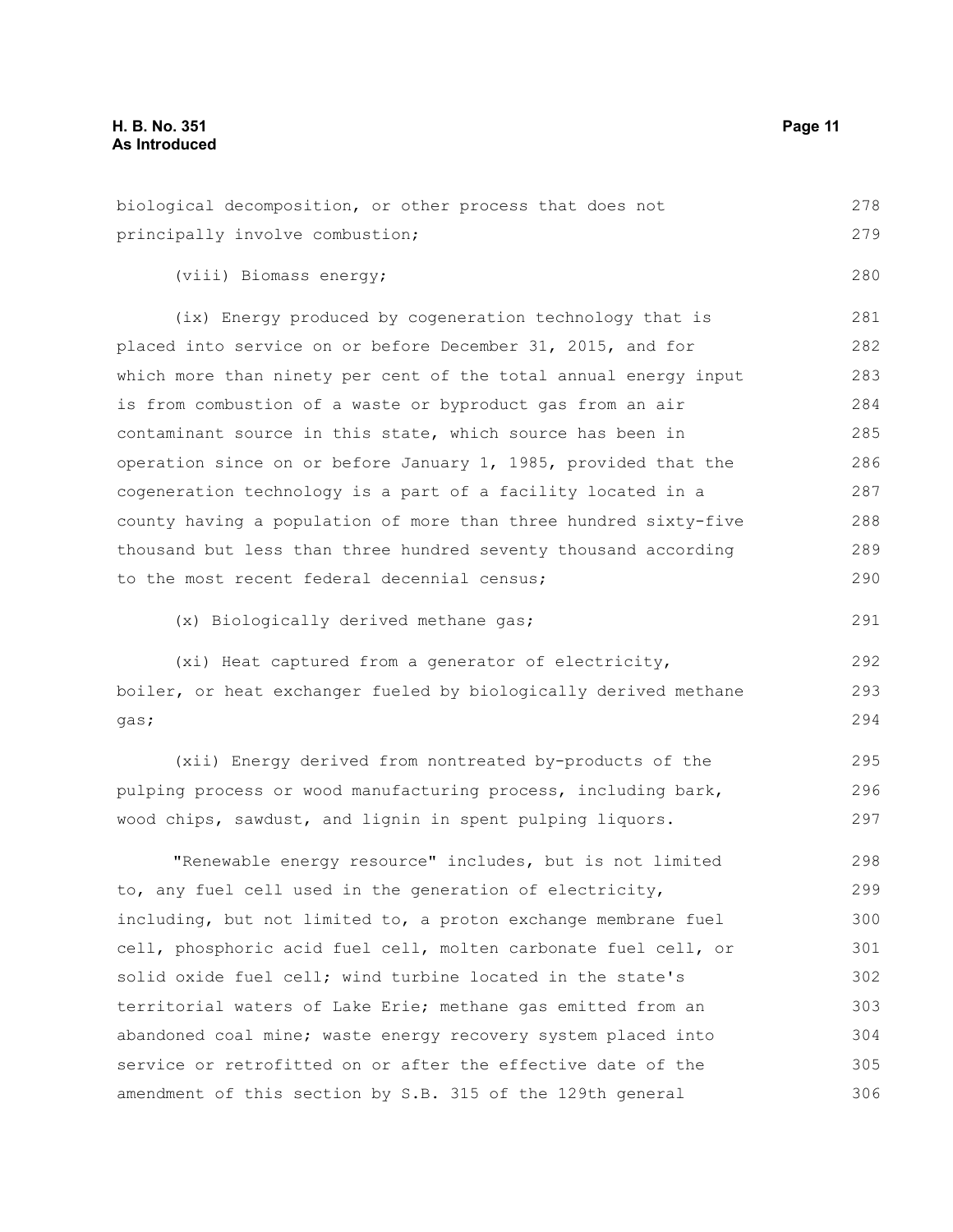assembly, September 10, 2012, except that a waste energy recovery system described in division (A)(38)(b) of this section may be included only if it was placed into service between January 1, 2002, and December 31, 2004; storage facility that will promote the better utilization of a renewable energy resource; or distributed generation system used by a customer to generate electricity from any such energy. "Renewable energy resource" does not include a waste energy recovery system that is, or was, on or after January 1, 2012, included in an energy efficiency program of an electric distribution utility pursuant to requirements under section 4928.66 of the Revised Code. (b) As used in division (A)(37) of this section, "hydroelectric facility" means a hydroelectric generating facility that is located at a dam on a river, or on any water discharged to a river, that is within or bordering this state or within or bordering an adjoining state and meets all of the 307 308 309 310 311 312 313 314 315 316 317 318 319 320 321 322 323

following standards:

(i) The facility provides for river flows that are not detrimental for fish, wildlife, and water quality, including seasonal flow fluctuations as defined by the applicable licensing agency for the facility. 325 326 327 328

(ii) The facility demonstrates that it complies with the water quality standards of this state, which compliance may consist of certification under Section 401 of the "Clean Water Act of 1977," 91 Stat. 1598, 1599, 33 U.S.C. 1341, and demonstrates that it has not contributed to a finding by this state that the river has impaired water quality under Section 303(d) of the "Clean Water Act of 1977," 114 Stat. 870, 33 U.S.C. 1313. 329 330 331 332 333 334 335 336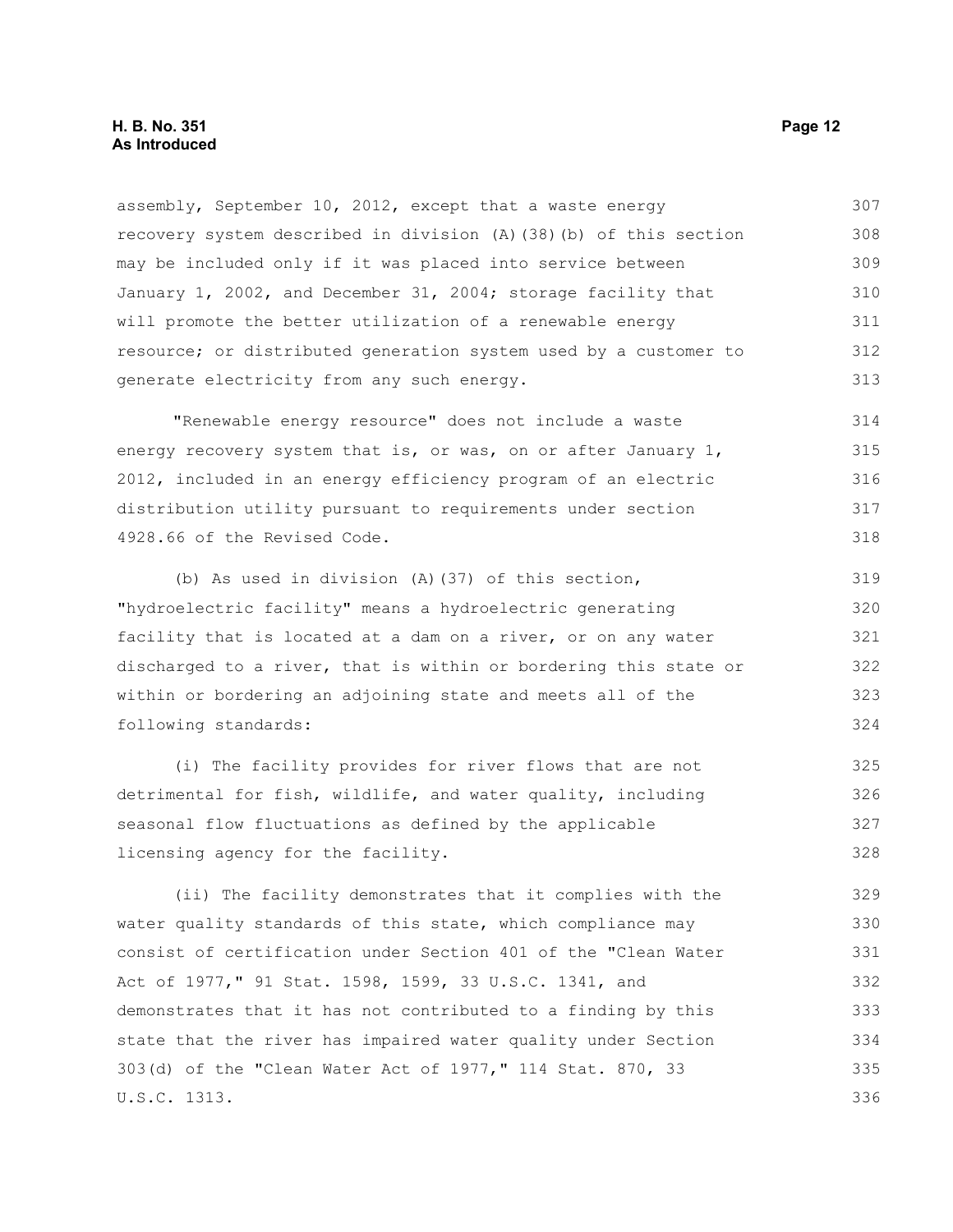#### **H. B. No. 351 Page 13 As Introduced**

(iii) The facility complies with mandatory prescriptions regarding fish passage as required by the federal energy regulatory commission license issued for the project, regarding fish protection for riverine, anadromous, and catadromous fish. (iv) The facility complies with the recommendations of the Ohio environmental protection agency and with the terms of its federal energy regulatory commission license regarding watershed protection, mitigation, or enhancement, to the extent of each agency's respective jurisdiction over the facility. (v) The facility complies with provisions of the "Endangered Species Act of 1973," 87 Stat. 884, 16 U.S.C. 1531 to 1544, as amended. (vi) The facility does not harm cultural resources of the area. This can be shown through compliance with the terms of its federal energy regulatory commission license or, if the facility is not regulated by that commission, through development of a plan approved by the Ohio historic preservation office, to the extent it has jurisdiction over the facility. 337 338 339 340 341 342 343 344 345 346 347 348 349 350 351 352 353 354 355

(vii) The facility complies with the terms of its federal energy regulatory commission license or exemption that are related to recreational access, accommodation, and facilities or, if the facility is not regulated by that commission, the facility complies with similar requirements as are recommended by resource agencies, to the extent they have jurisdiction over the facility; and the facility provides access to water to the public without fee or charge. 356 357 358 359 360 361 362

(viii) The facility is not recommended for removal by any federal agency or agency of any state, to the extent the particular agency has jurisdiction over the facility. 363 364 365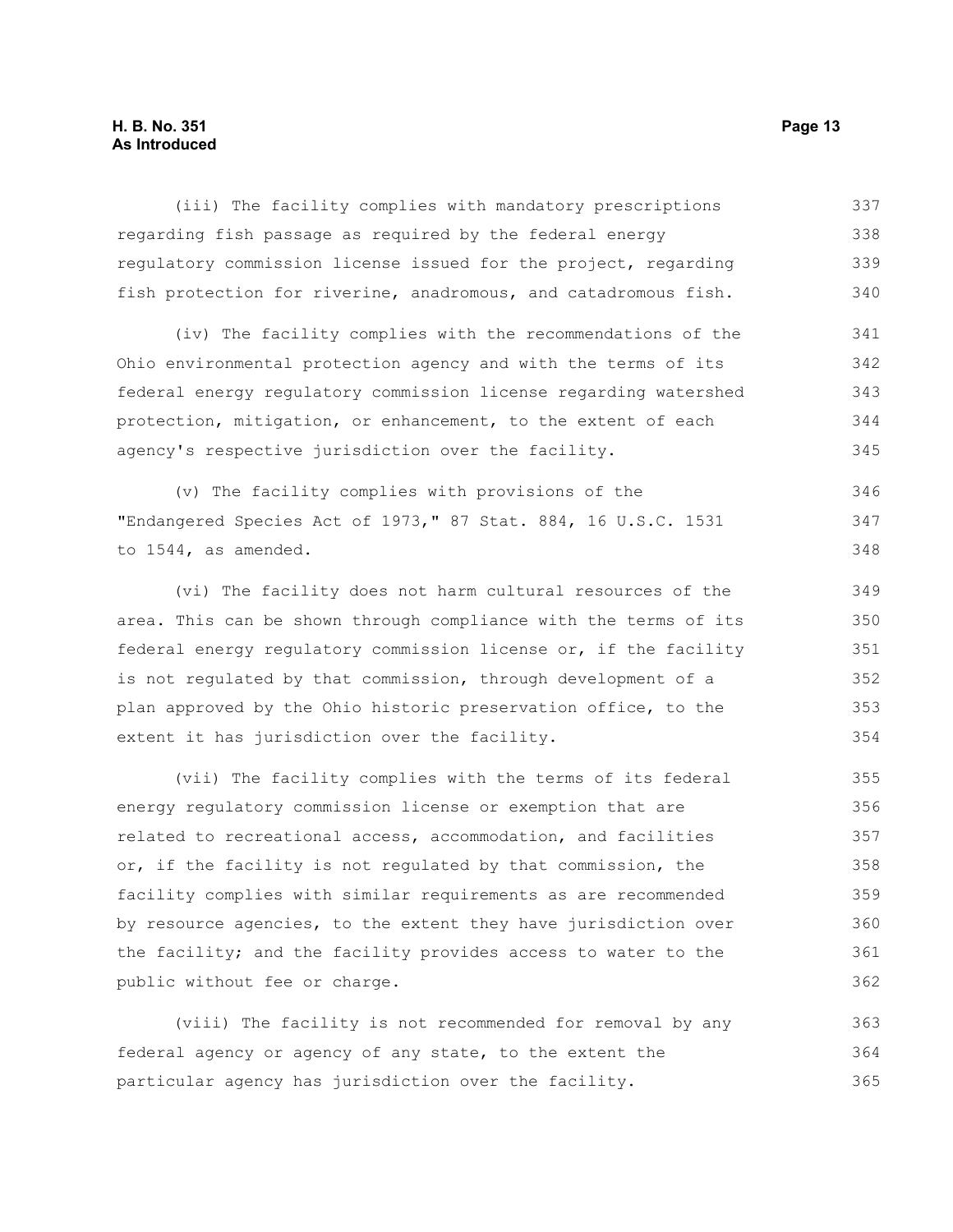(c) The standards in divisions (A)(37)(b)(i) to (viii) of this section do not apply to a small hydroelectric facility under division (A)(37)(a)(iv) of this section. (38) "Waste energy recovery system" means either of the following: (a) A facility that generates electricity through the conversion of energy from either of the following: (i) Exhaust heat from engines or manufacturing, industrial, commercial, or institutional sites, except for exhaust heat from a facility whose primary purpose is the generation of electricity; (ii) Reduction of pressure in gas pipelines before gas is distributed through the pipeline, provided that the conversion of energy to electricity is achieved without using additional fossil fuels. (b) A facility at a state institution of higher education as defined in section 3345.011 of the Revised Code that recovers waste heat from electricity-producing engines or combustion turbines and that simultaneously uses the recovered heat to produce steam, provided that the facility was placed into service between January 1, 2002, and December 31, 2004. (39) "Smart grid" means capital improvements to an electric distribution utility's distribution infrastructure that improve reliability, efficiency, resiliency, or reduce energy demand or use, including, but not limited to, advanced metering 366 367 368 369 370 371 372 373 374 375 376 377 378 379 380 381 382 383 384 385 386 387 388 389 390

(40) "Combined heat and power system" means the coproduction of electricity and useful thermal energy from the same fuel source designed to achieve thermal-efficiency levels 392 393 394

and automation of system functions.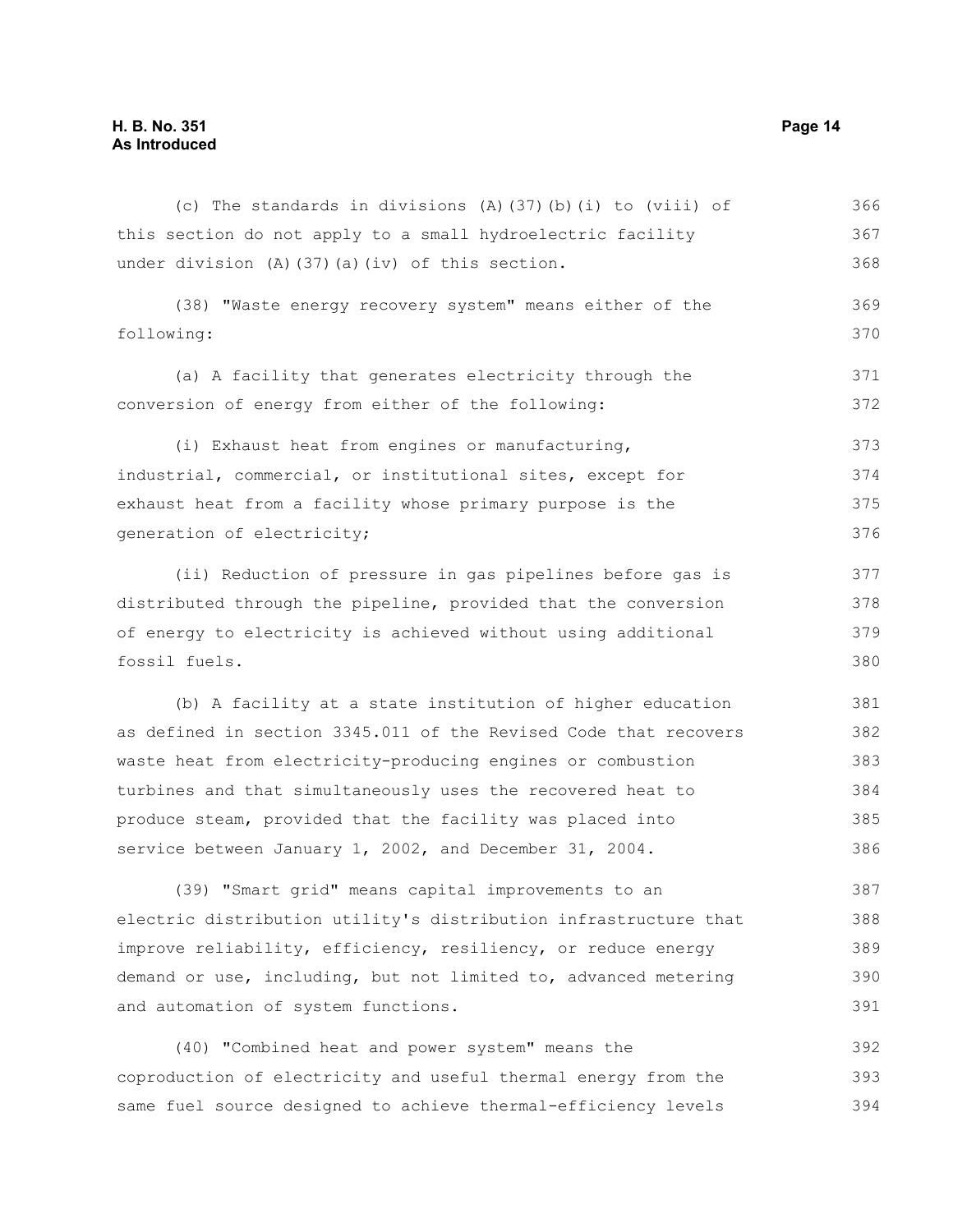| of at least sixty per cent, with at least twenty per cent of the      | 395 |
|-----------------------------------------------------------------------|-----|
| system's total useful energy in the form of thermal energy.           | 396 |
| (41) "Legacy generation resource" means all generating                | 397 |
| facilities owned directly or indirectly by a corporation that         | 398 |
| was formed prior to 1960 by investor-owned utilities for the          | 399 |
| original purpose of providing power to the federal government         | 400 |
| <u>for use in the nation's defense or in furtherance of national-</u> | 401 |
| interests, including the Ohio valley electric corporation.            | 402 |
| (42) "Prudently incurred costs related to a legacy-                   | 403 |
| generation resource" means costs, including deferred costs,           | 404 |
| allocated pursuant to a power agreement approved by the federal-      | 405 |
| energy regulatory commission that relates to a legacy generation      | 406 |
| resource, less any revenues realized from offering the-               | 407 |
| <u>contractual commitment for the power agreement into the-</u>       | 408 |
| wholesale markets, provided that where the net revenues exceed-       | 409 |
| net costs, those excess revenues shall be credited to customers.      | 410 |
| Such costs shall exclude any return on investment in common-          | 411 |
| equity and, in the event of a premature retirement of a legacy-       | 412 |
| generation resource, shall exclude any recovery of remaining          | 413 |
| debt. Such costs shall include any incremental costs resulting        | 414 |
| from the bankruptcy of a current or former sponsor under such-        | 415 |
| power agreement or co-owner of the legacy generation resource if      | 416 |
| not otherwise recovered through a utility rate cost recovery          |     |
| mechanism.                                                            |     |
| (B) For the purposes of this chapter, a retail electric               | 419 |
| service component shall be deemed a competitive retail electric       | 420 |

service if the service component is competitive pursuant to a

order of the public utilities commission authorized under

declaration by a provision of the Revised Code or pursuant to an

division (A) of section 4928.04 of the Revised Code. Otherwise,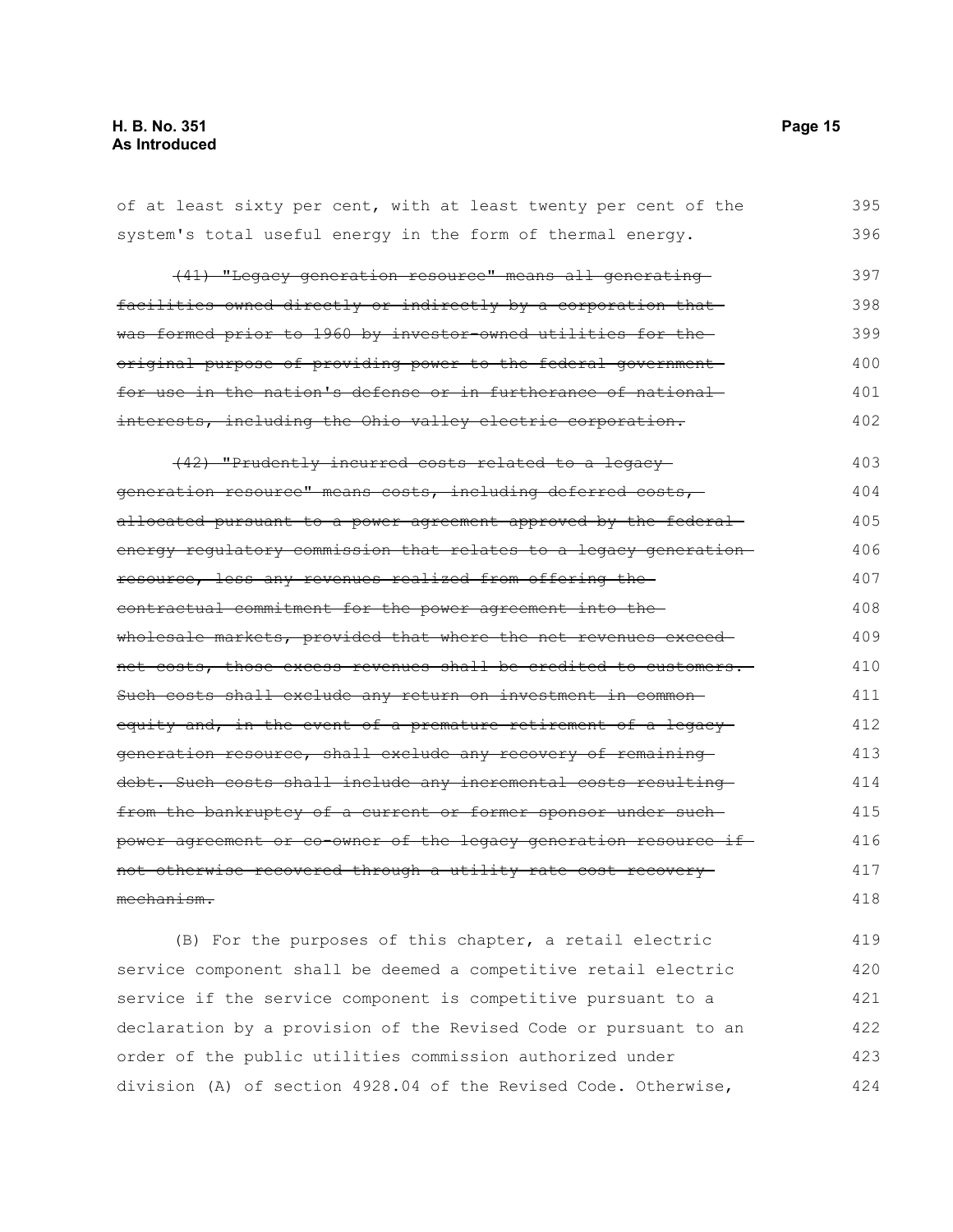the service component shall be deemed a noncompetitive retail electric service. **Section 2.** That existing section 4928.01 of the Revised Code is hereby repealed. **Section 3.** That section 4928.148 of the Revised Code is hereby repealed. **Section 4.** (A) Any mechanism for retail recovery of prudently incurred costs authorized and established pursuant to division (A) of section 4928.148 of the Revised Code as that section existed prior to the effective date of this act is hereby terminated. (B) Any mechanism for retail recovery of costs for all generating facilities owned directly or indirectly by a corporation that was formed prior to 1960 by investor-owned utilities for the original purpose of providing power to the federal government for use in the nation's defense or in furtherance of national interests, including the Ohio Valley Electric Corporation, that was authorized under section 4928.143 of the Revised Code, or any other section of the Revised Code, and that was in effect on or before the effective date of H.B. 6 of the 133rd General Assembly shall not be revived, reimposed, reestablished, or in any way reinstituted as a result of this act, or Public Utilities Commission order, decision, or rule, and no amount, charge, mechanism, or rider related to such mechanism may be assessed or collected from customers. **Section 5.** Upon the effective date of this section, and 425 426 427 428 429 430 431 432 433 434 435 436 437 438 439 440 441 442 443 444 445 446 447 448 449 450

notwithstanding section 4905.32 of the Revised Code and any other provision in Title XLIX of the Revised Code to the contrary, the full amount of revenues collected from customers 451 452 453